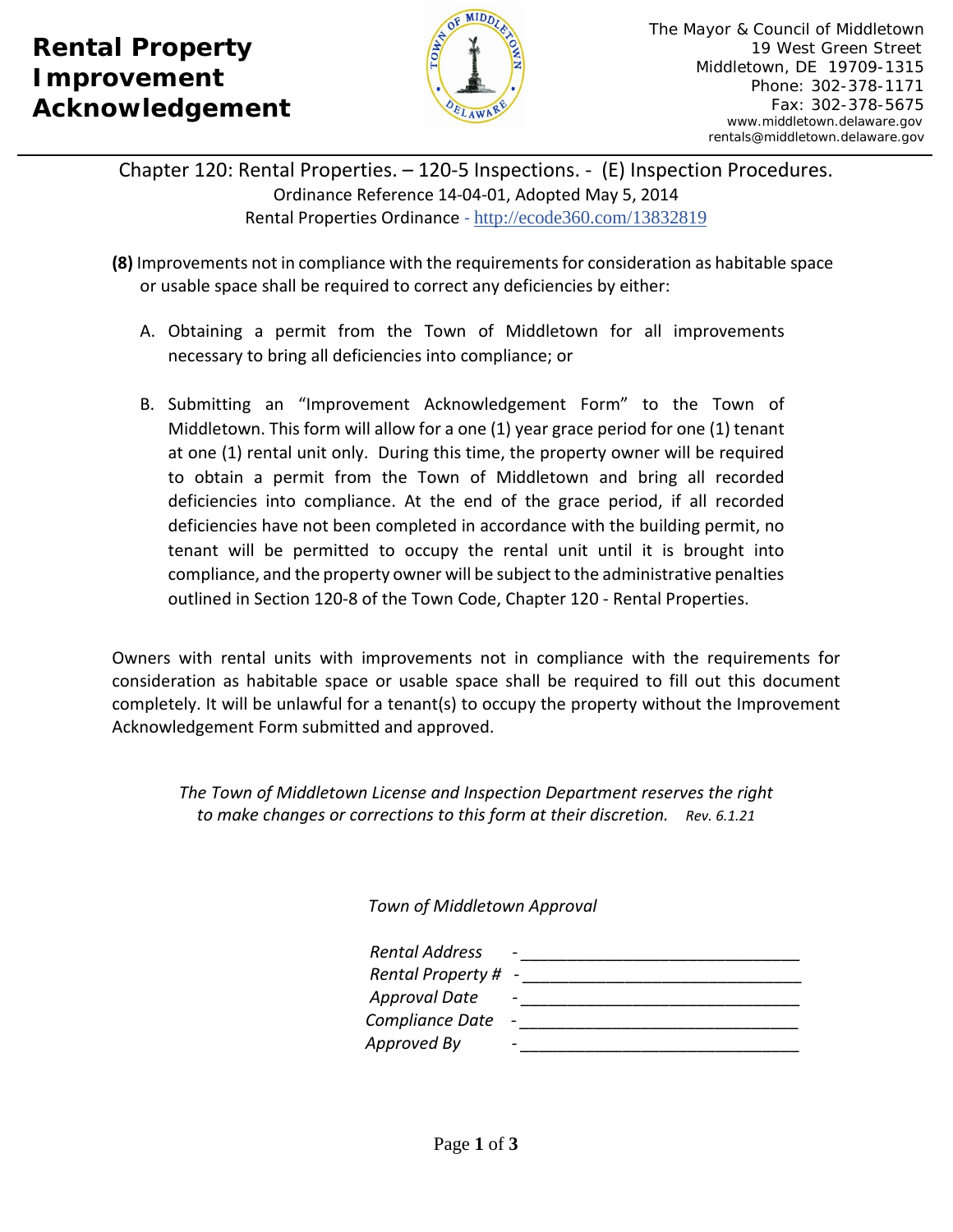| Date: |
|-------|
|-------|

Address: \_\_\_\_\_\_\_\_\_\_\_\_\_\_\_\_\_\_\_\_\_\_\_\_\_\_\_\_\_\_\_\_\_\_\_\_\_\_\_\_\_\_\_\_\_\_\_\_\_\_\_\_\_\_\_\_\_\_\_\_\_\_\_\_\_\_\_\_\_\_\_\_\_\_\_\_\_\_\_\_\_\_

Parcel#:

This letter is confirmation that the above-referenced rental property has an improvement(s) that is not in compliance with adopted codes and ordinances with the Town of Middletown. The improvements listed below are not permitted for their use, they are allowed to be used for storage purposes only. The owner, agent and tenant understand this one-time letter is only applicable for one (1) tenant at one (1) rental unit and is good for one (1) year from the date approved.

\_\_\_\_\_\_\_\_\_\_\_\_\_\_\_\_\_\_\_\_\_\_\_\_\_\_\_\_\_\_\_\_\_\_\_\_\_\_\_\_\_\_\_\_\_\_\_\_\_\_\_\_\_\_\_\_\_\_\_\_\_\_\_\_\_\_\_\_\_\_\_\_\_\_\_\_\_\_\_\_\_\_\_\_\_\_\_\_\_\_

The improvement(s) not in compliance with adopted codes and ordinances are:

| 2.                                |
|-----------------------------------|
|                                   |
| $\begin{array}{c} 3. \end{array}$ |

Signing this document acknowledges the improvement(s) listed above must be completed within one (1) year of the date of signature(s). The signee(s) also acknowledges that all improvements listed will follow all rules and regulations with current adopted codes and ordinances with the Town of Middletown.

\_\_\_\_\_\_\_\_\_\_\_\_\_\_\_\_\_\_\_\_\_\_\_\_\_\_\_\_\_\_\_\_\_\_\_\_\_\_\_\_\_\_\_\_\_\_\_\_\_\_\_\_\_\_\_\_\_\_\_\_\_\_\_\_\_\_\_\_\_\_\_\_\_\_\_\_\_\_\_\_\_\_\_\_\_\_\_\_

*Documents must be signed and names must printed be legibly Rev. 6.1.21*